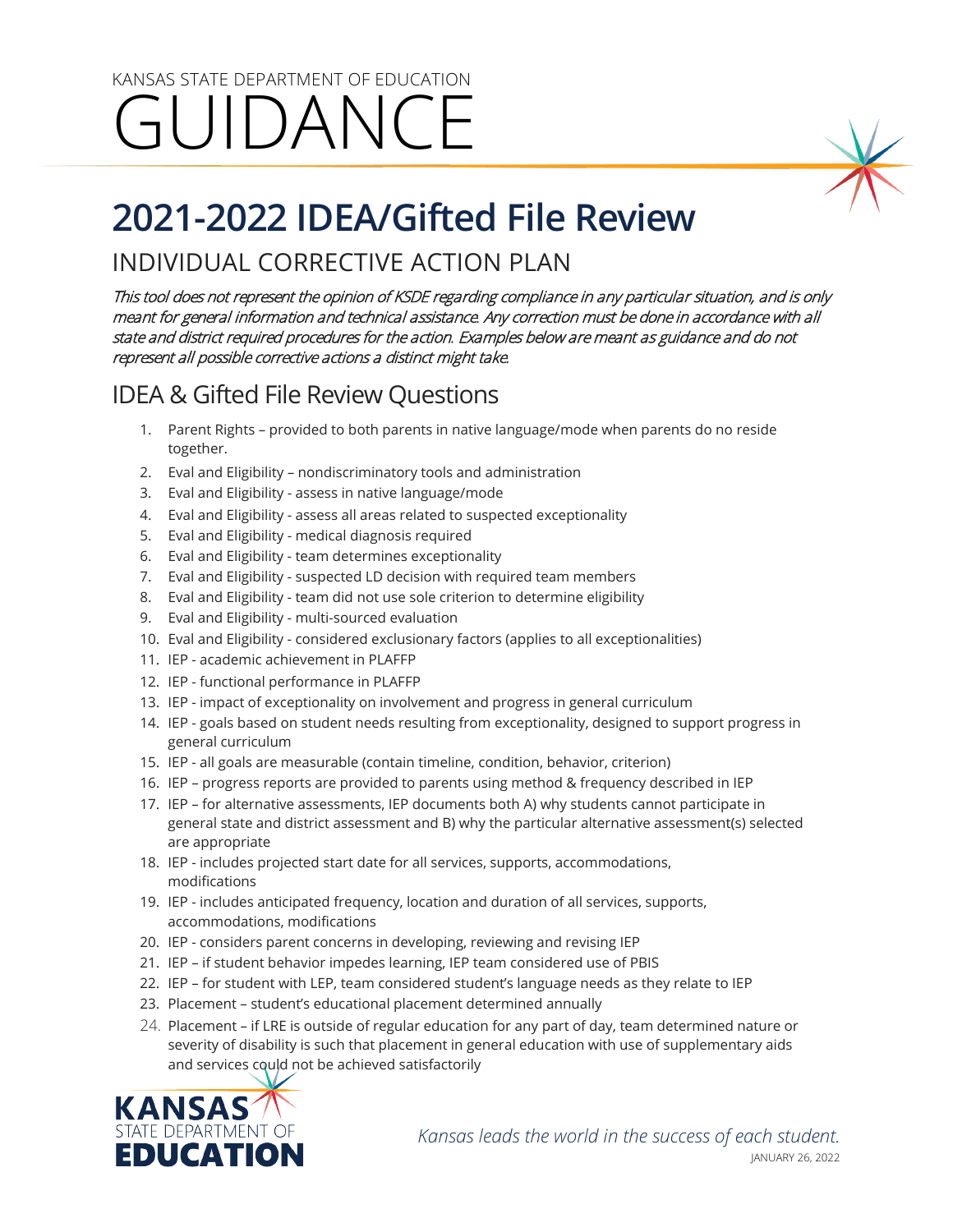### PARENT RIGHTS

For File Review Question 1, the following steps could be taken:

- 1. When both parents were not given Parent Rights in all required instances in their native language or mode of communication, provide a copy with explanation of why this did not happen.
- 2. In addition to the action taken above, documentation should be kept in the student file that Parent Rights were given to both parents and provided in their native language or mode of communication on each required occasion.

## EVALUATIONS & ELIGIBILITY

For File Review Questions 2 and 3 the following steps could be taken for cultural/linguistic differences:

- 1. Reconvene the IEP/Evaluation Team and if the team believes the evaluation did consider racial & cultural differences including student's native language, but team report did not adequately document this, they will document that appropriate assessments were chosen and appropriately administered to mitigate racial and cultural bias. Attach these meeting notes to the evaluation in question as an addendum. A copy of the addendum to the report will be provided to parents with an explanation.
- 2. When the student's cultural and linguistic characteristics including the student's native language were not considered within the evaluation process, obtain consent for a Reevaluation and ensure that all IDEA requirements for evaluation procedures are completed and documented.

*A Sample ICAP for File Review Questions 2 & 3:*

When the most current reevaluation for this student was reviewed, there was not sufficient *evidence in the educational records that the student's individual racial and cultural characteristics were considered in selecting and administering assessments. After participating in training regarding racial and cultural assessment bias on 1/18/22, the student's IEP team, including parent and ELL teacher, will convene a case review by 3/1 /22. The focus will be to discuss this student's English proficiency and Native Language (Spanish, Vietnamese, Korean or other Asian, etc.) proficiency, review the assessment practices used in the most recent evaluation, and consider if the measures were selected and used so as to not be discriminatory on a racial or cultural basis. If the team believes the evaluation did consider the student's racial and cultural differences, they will document discussion that assessments were selected and appropriately administered to mitigate racial or cultural bias, and attach these meeting notes to the evaluation in question as an addendum. Should there be concerns by any team member that this did not adequately occur, the team will obtain consent to reevaluate the student, and ensure that all IDEA requirements for evaluation procedures are completed and documented.*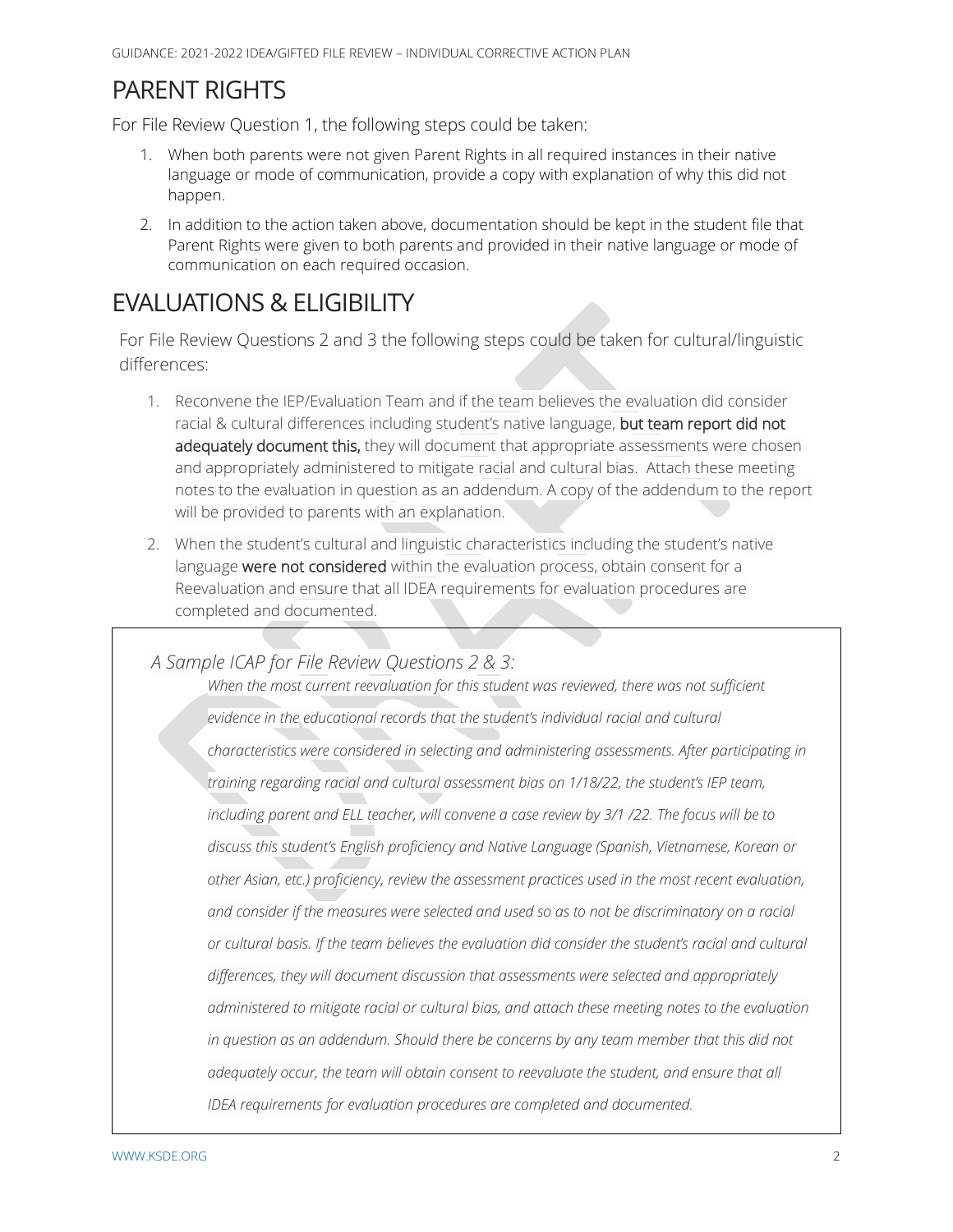GUIDANCE: 2021-2022 IDEA/GIFTED FILE REVIEW – INDIVIDUAL CORRECTIVE ACTION PLAN

For File Review Questions – 4, 6, 7, 8, 9, & 10:

Initiate Reevaluation and obtain permission for any needed information or required team participation. *Ensure that all IDEA requirements for evaluation procedures are completed and documented.*

#### IEP DEVELOPMENT, REVISION AND REVIEW

For File Review Questions - 11, 12, 13, 14, 15, 17, 18, 19, 20, 21, 22 & 24 for the IEP: Reconvene the IEP team for an IEP meeting or amend with or without a team meeting, to include missing or additional information.

For File Review Question 5:

- 1. If it is discovered that the parent was asked to obtain a medical diagnosis requested by the district and not reimbursed by district, provide reimbursement and document reimbursement did occur.
- 2. If it is determined that the parent refused reimbursement, document this in the student file.

For File Review Question 16:

- 1. Determine specific reason for not meeting this item: data collected on goal(s) but progress report not sent, collected data on goal but goal was not measurable, no data collected on goal or progress measured/reported did not match the measure used in the goal.
- 2. If it is determined that data was collected on goal(s) but it was not measurable or the measure reported did not match the measure used in the goal, amend the IEP to describe how the student's progress toward meeting each annual goal will be measured.
- 3. If it is determined that data was collected on goal(s) but progress report was not sent, IEP Case Manager will meet with parents to give the lapsed progress reports and parents and IEP Case Manager will determine if any amendment to the IEP is needed. Special Education Administration will monitor IEP Case Manager to ensure that future progress reports are delivered to parents in a timely manner.
- 4. If it is determined that no data was collected on goal(s), IEP will be amended to rewrite goal(s) as needed. Amendment will include how the student's progress toward meeting each annual goal will be measured AND a description of when periodic reports on progress toward meeting annuals goals will be reported to parents/educational decision-maker. Special Education Administration will monitor that progress reports are delivered to parents in a timely manner.

#### *An example of an action that could be taken:*

*When the IEP for this student was reviewed, progress report measures did not match the goal measures. The student's parents were contacted and an annual IEP was written. New measurable goals were written and the teacher continues to update goals using the same measure as outlined in the goal and baseline data collection every three weeks. Progress reports for this IEP were reviewed by the IEP coordinator for the first two quarters of the year, and found to be compliant. Progress reports were provided to parents as per frequency in IEP. Training was provided to this specific teacher on how and when to update the goals and when to provide progress reports to parents.*

#### *A second example for Question 16:*

*When the IEP for this student was reviewed, it did not include goal updates. The IEP case manager (CM) had collected student progress on separate data sheets but had not entered data into the IEP. The goal*  data will be entered on IEP and CM will share complete progress reports with parents on 1/18/22. *Training was provided on 1/15/22 to the specific teacher on how and when to update the goals and when to provide progress reports to legal educational decision makers as outlined in the IEP.*